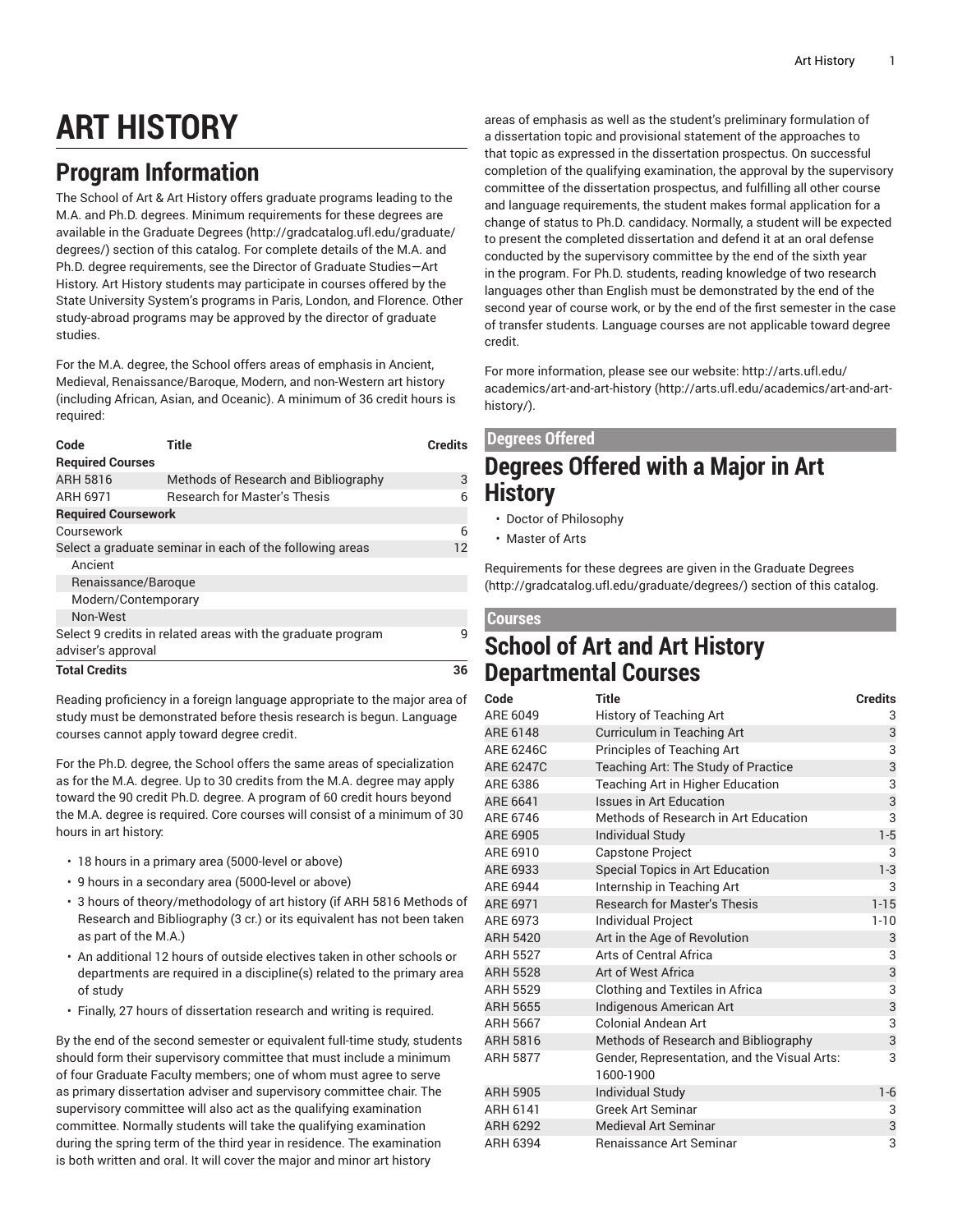| <b>ARH 6422</b>  | Beginnings of Modernism. Realism to Post-<br>Impressionism 1848-1890    | 3              |
|------------------|-------------------------------------------------------------------------|----------------|
| <b>ARH 6477</b>  | Eighteenth-Century European Art Seminar                                 | 3              |
| ARH 6481         | <b>Contemporary Art Seminar</b>                                         | 3              |
| ARH 6496         | Modern Art Seminar                                                      | 3              |
| <b>ARH 6596</b>  | <b>Chinese Art Seminar</b>                                              | 3              |
| <b>ARH 6597</b>  | African Art Seminar                                                     | 3              |
| ARH 6654         | Pre-Columbian Art Seminar                                               | 3              |
| ARH 6666         | Colonial Latin American Art Seminar                                     | 3              |
| ARH 6696         | American Art Seminar                                                    | 3              |
| ARH 6797         | Museum Education                                                        | 3              |
| ARH 6836         | <b>Exhibitions Seminar</b>                                              | 3              |
| ARH 6895         | <b>Collections Management Seminar</b>                                   | 3              |
| ARH 6900         | Independent Study in Museology                                          | $1 - 6$        |
| ARH 6910         | <b>Supervised Research</b>                                              | $1-5$          |
| ARH 6911         | <b>Advanced Study</b>                                                   | $3 - 4$        |
| ARH 6914         | Independent Study in Ancient Art History                                | $3 - 4$        |
| ARH 6915         | Independent Study in Medieval Art History                               | $3 - 4$        |
| ARH 6916         | Independent Study in Renaissance and                                    | $3 - 4$        |
|                  | <b>Baroque Art History</b>                                              |                |
| <b>ARH 6917</b>  | Independent Study in Modern Art History                                 | $3 - 4$        |
| ARH 6918         | Independent Study in Non-Western Art                                    | $3 - 4$        |
|                  | History                                                                 |                |
| ARH 6930         | <b>Special Topics in Museology</b>                                      | 3              |
| ARH 6931         | Seminar in Curatorial Studies                                           | 3              |
| ARH 6938         | Seminar in Museum Studies                                               | 3              |
| ARH 6941         | Supervised Internship                                                   | $1 - 6$        |
| ARH 6946         | <b>Museum Practicum</b>                                                 | $1 - 6$        |
| ARH 6948         | <b>Gallery Practicum</b>                                                | $1-6$          |
| ARH 6971         | <b>Research for Master's Thesis</b>                                     | $1 - 15$       |
| ARH 7979         | <b>Advanced Research</b>                                                | $1 - 12$       |
| <b>ARH 7980</b>  | <b>Research for Doctoral Dissertation</b>                               | $1 - 15$       |
| <b>ART 5674C</b> | <b>Digital Fabrication</b>                                              | 3              |
| <b>ART 5905C</b> | Directed Study                                                          | $1-5$          |
| <b>ART 5930C</b> | <b>Special Topics</b>                                                   | 3              |
| <b>ART 6410C</b> | Printmaking Seminar: Mastering Process and<br>Content                   | 3              |
| ART 6411C        | Printmaking Seminar: Transformation and                                 | 3              |
|                  | Change                                                                  |                |
| <b>ART 6412C</b> | Printmaking Seminar. Ideation, Studies, and                             | 3              |
| ART 6413C        | <b>Completed Works</b><br>Printmaking Seminar: Interdisciplinary Studio |                |
| <b>ART 6671C</b> |                                                                         | 3<br>3         |
| ART 6672         | Advanced Experiments in Digital Art<br>Hypermedia                       | 3              |
| <b>ART 6673C</b> | Video Art                                                               | 3              |
| ART 6675C        | Digital Art and Animation                                               | 3              |
| ART 6691         | Digital Art Studio                                                      | $\overline{4}$ |
| ART 6794C        | Vessel Aesthetic 1                                                      | 3              |
| <b>ART 6795C</b> | <b>Vessel Aesthetic 2</b>                                               | 3              |
| <b>ART 6797C</b> | Ceramic Sculpture 2                                                     | 3              |
| <b>ART 6835C</b> | Research in Methods and Materials of the                                | $3-4$          |
|                  | Artist                                                                  |                |
| <b>ART 6849C</b> | <b>Reactive Environments</b>                                            | 3              |
| ART 6897         | Professional Practices for the Visual Artist                            | 3              |
| ART 6910C        | Supervised Research                                                     | $1-5$          |
| <b>ART 6925C</b> | Art + Technology Workshop                                               | 3              |
| <b>ART 6926C</b> | Advanced Study I                                                        | $2 - 4$        |
| <b>ART 6927C</b> | <b>Advanced Study II</b>                                                | $2 - 4$        |
| <b>ART 6928C</b> | <b>Advanced Study III</b>                                               | 2-4            |
| <b>ART 6929C</b> | <b>Advanced Study IV</b>                                                | $2 - 4$        |
| ART 6933         | Area Methods: Rotating Topics                                           | $1 - 4$        |
| ART 6971         | Research for Master's Thesis                                            | $1 - 15$       |

| ART 6973C        | <b>Individual Project</b>                          | $1-10$  |
|------------------|----------------------------------------------------|---------|
| <b>DIG 5930</b>  | <b>Special Topics</b>                              | 3       |
| <b>DIG 6746C</b> | <b>Graduate Seminar in Sensors and Electronics</b> | 3       |
| GRA 5905         | <b>Individual Directed Study</b>                   | $1-3$   |
| GRA 6930         | <b>Seminar: Rotating Topics</b>                    | 3       |
| GRA 6931C        | <b>Research and Practice</b>                       | 3       |
| GRA 6944         | Practicum                                          | $1-6$   |
| GRA 6973         | Project in Lieu of Thesis                          | $1 - 9$ |
| <b>IDC 6505C</b> | <b>Programming for Artists</b>                     | 3       |

### **College of the Arts Courses**

| Code            | <b>Title</b>                                                  | <b>Credits</b> |
|-----------------|---------------------------------------------------------------|----------------|
| <b>HUM 5357</b> | Creativity and Health: Foundations of the Arts<br>in Medicine | 3              |
| <b>HUM 5595</b> | Arts in Medicine in Practice                                  | 3              |
| <b>HUM 6308</b> | Arts and Compassion                                           | 3              |
| <b>HUM 6350</b> | The Art of Self-Care                                          | 3              |
| <b>HUM 6352</b> | Art and Design in the Environment of Care                     | 3              |
| <b>HUM 6353</b> | Arts in Medicine Professional Seminar                         | 3              |
| <b>HUM 6354</b> | Arts in Medicine Advanced Professional<br>Seminar             | 3              |
| <b>HUM 6355</b> | Arts in Medicine Summer Intensive                             | 3              |
| <b>HUM 6358</b> | Arts in Medicine Capstone Proposal                            | $\overline{2}$ |
| <b>HUM 6359</b> | Arts in Medicine Capstone                                     | 3              |
| <b>HUM 6365</b> | <b>Collaborating Across Disciplines: The Arts</b>             | $\overline{3}$ |
|                 | <b>Therapies</b>                                              |                |
| <b>HUM 6375</b> | The Arts and Human Development                                | 3              |
| <b>HUM 6596</b> | Arts in Medicine Capstone                                     | 4              |
| <b>HUM 6597</b> | <b>Research and Evaluation in Arts in Medicine</b>            | 3              |
| <b>HUM 6886</b> | Coding and Narrative Analysis in Arts in<br>Health            | $\overline{2}$ |
| <b>HUM 6930</b> | <b>Special Topics in Fine Arts</b>                            | $1-3$          |
| <b>HUM 6942</b> | Arts in Medicine Graduate Practicum                           | 3              |
| <b>HUM 6944</b> | Arts in Action: Consulting Project in                         | 3              |
|                 | Performing Arts Management                                    |                |
| <b>HUM 6947</b> | Arts and Public Health Professional Seminar                   | 3              |
| <b>HUM 6948</b> | Arts and Public Health Practicum                              | 3              |

#### **Student Learning Outcomes**

# **Art History (PHD)**

#### SLO 1 Knowledge

Identifies, describes, and explains the historiography, methodology, and theory of art

SLO 2 Skills

Selects area of specialization and identifies scholarly resources for original advanced art historical research

SLO 3 Professional Behavior

Produces written scholarly research that conforms to academic publishing conventions

SLO 4 Skill

Verbally describes thesis research, relevant historiography, and theory

# **Art history (MA)**

SLO 1 Knowledge Recalls and describes historiography, methodology, and theory of art

SLO 2 Skills